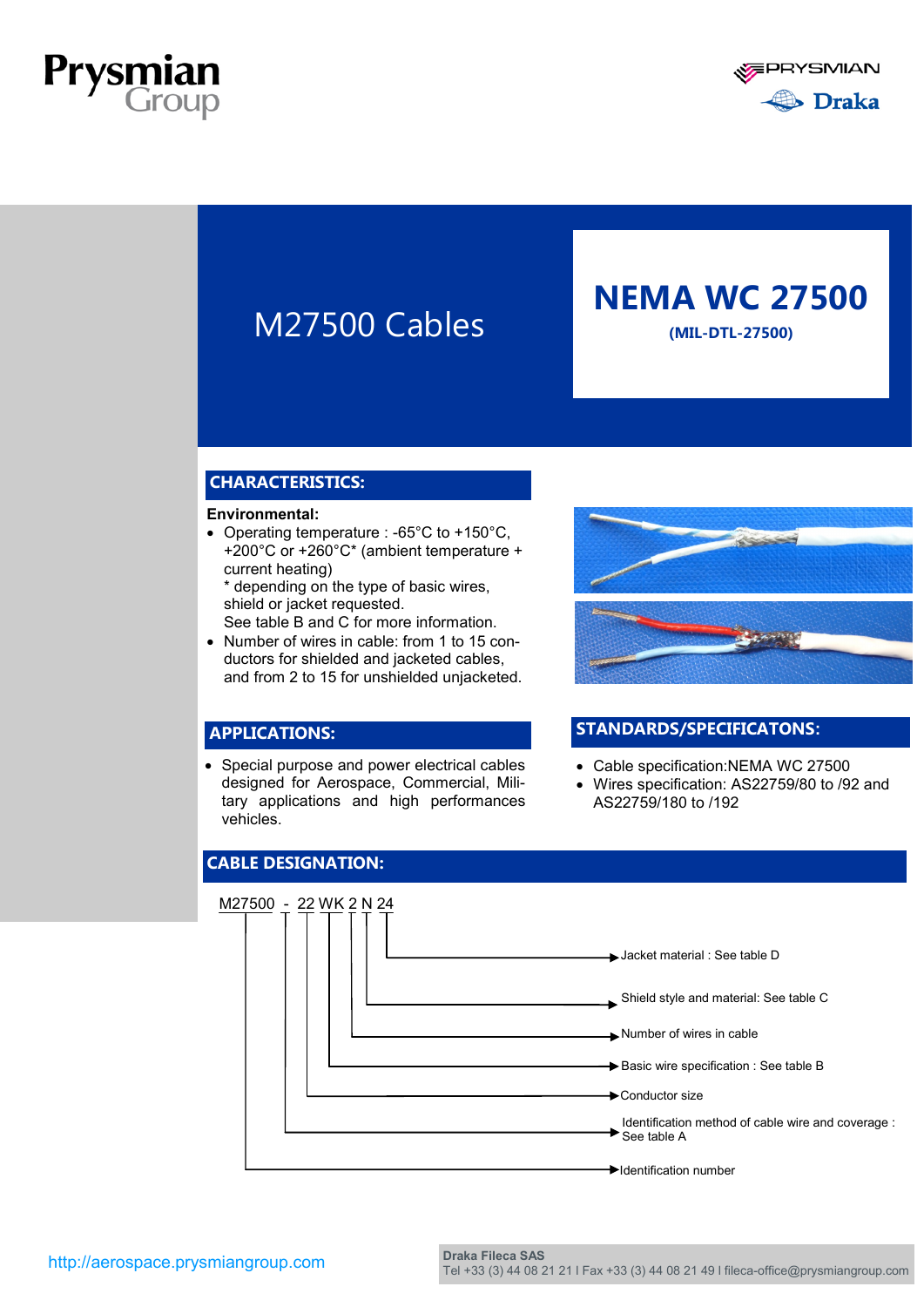# **M27500 Cables**

# NEMA WC 27500

#### **Table A : Identification method of Cable Wire (with Shield Coverage)**

| Identification method<br>of Cable Wire (with<br>85% shield coverage) | Identification method<br>of Cable Wire (with<br>90% shield coverage) | <b>Description</b>                                                                                                                                                                                                                                     |
|----------------------------------------------------------------------|----------------------------------------------------------------------|--------------------------------------------------------------------------------------------------------------------------------------------------------------------------------------------------------------------------------------------------------|
|                                                                      | C                                                                    | White wires with Spiral Stripes (color of the stripes in accordance with Table 3-1 of<br>NEMA WC 27500 specification)                                                                                                                                  |
| F                                                                    | H                                                                    | White wires with Spiral Stripes (color of the stripes in accordance with Table 3-2 of<br>NEMA WC 27500 specification)                                                                                                                                  |
| A                                                                    | D                                                                    | Solid color in accordance with Table 3-1 of NEMA WC 27500 specification                                                                                                                                                                                |
| G                                                                    | J                                                                    | Solid color in accordance with Table 3-2 of NEMA WC 27500 specification                                                                                                                                                                                |
| B                                                                    | E                                                                    | Solid color in accordance with Table 3-3 of NEMA WC 27500 specification and color<br>bands (for identification of wire number in the cable. In accordance with Table 3-4 of<br>NEMA WC 27500 specification)                                            |
| K                                                                    | M                                                                    | Solid color in accordance with Table 3-3 of NEMA WC 27500 specification<br>(Numbers are printed on the insulation for identification of wire number in the cable)                                                                                      |
|                                                                      | N                                                                    | White wires (Numbers are printed on the insulation for identification of wire number<br>in the cable)                                                                                                                                                  |
| P                                                                    | $\mathsf{R}$                                                         | White wires with Spiral Stripes (color of the stripes in accordance with Table 3-3 of<br>NEMA WC 27500 specification) and color bands (for identification of wire number in<br>the cable. In accordance with Table 3-4 of NEMA WC 27500 specification) |
| S                                                                    | Т                                                                    | White wires and color bands (for identification of wire number in the cable. In ac-<br>cordance with Table 3-4 of NEMA WC 27500 specification)                                                                                                         |
| U                                                                    | $\vee$                                                               | Color codes specified by the procuring activity                                                                                                                                                                                                        |

### **Table B : Basic Wire Specification**

| Symbol    | <b>Basic wire</b><br>Specification | <b>Maximum Operating</b><br>temperature | Symbol    | <b>Basic wire</b><br>Specification | <b>Maximum Operating</b><br>temperature |
|-----------|------------------------------------|-----------------------------------------|-----------|------------------------------------|-----------------------------------------|
| <b>WB</b> | AS22759/80                         | $150^{\circ}$ C                         | DB        | AS22759/180                        | $150^{\circ}$ C                         |
| <b>WC</b> | AS22759/81                         | $200^{\circ}$ C                         | <b>DC</b> | AS22759/181                        | $200^{\circ}$ C                         |
| <b>WE</b> | AS22759/82                         | $260^{\circ}$ C                         | DE        | AS22759/182                        | $260^{\circ}$ C                         |
| <b>WF</b> | AS22759/83                         | $200^{\circ}$ C                         | DF        | AS22759/183                        | $200^{\circ}$ C                         |
| WG        | AS22759/84                         | $260^{\circ}$ C                         | DG        | AS22759/184                        | $260^{\circ}$ C                         |
| WH.       | AS22759/85                         | $150^{\circ}$ C                         | <b>DH</b> | AS22759/185                        | $150^{\circ}$ C                         |
| WJ        | AS22759/86                         | $200^{\circ}$ C                         | <b>DJ</b> | AS22759/186                        | $200^{\circ}$ C                         |
| <b>WK</b> | AS22759/87                         | $260^{\circ}$ C                         | <b>DK</b> | AS22759/187                        | $260^{\circ}$ C                         |
| WL        | AS22759/88                         | $150^{\circ}$ C                         | <b>DL</b> | AS22759/188                        | $150^{\circ}$ C                         |
| <b>WM</b> | AS22759/89                         | $200^{\circ}$ C                         | <b>DM</b> | AS22759/189                        | $200^{\circ}$ C                         |
| <b>WN</b> | AS22759/90                         | $260^{\circ}$ C                         | <b>DN</b> | AS22759/190                        | $260^{\circ}$ C                         |
| <b>WP</b> | AS22759/91                         | $200^{\circ}$ C                         | <b>DP</b> | AS22759/191                        | $200^{\circ}$ C                         |
| <b>WR</b> | AS22759/92                         | $260^{\circ}$ C                         | <b>DR</b> | AS22759/192                        | $260^{\circ}$ C                         |

The product descriptions in our publications are correct to the best of our knowledge. They reflect the present state of the technology and our capabilities. The details are a general description of the characteristics of our products, which<br>do not necessary apply to every purpose or under all conditions. The descriptions do not release the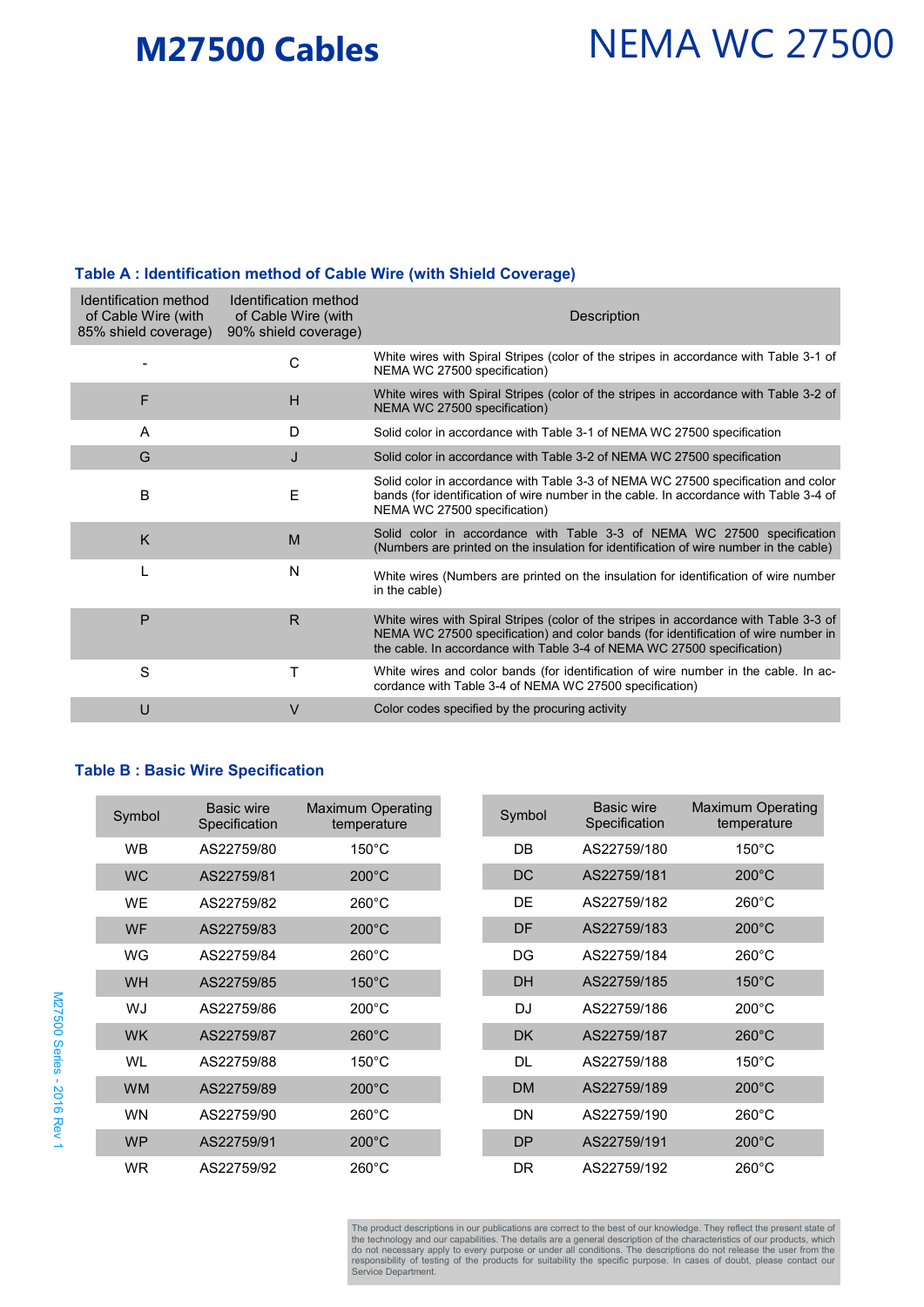## **M27500 Cables**

# NEMA WC 27500

#### **Extracts of Tables 3-1, 3-2, 3-3 and 3-4 of NEMA WC 27500 for Identification Colors**

| Table 3-1 of NEMA WC 27500                          |
|-----------------------------------------------------|
| Wire N°1 : White                                    |
| Wire N°2 : Blue                                     |
| Wire $N^{\circ}3$ : Orange                          |
| Wire N°4 : Green                                    |
| Wire N°5 : Red                                      |
| Wire N°6 : Black                                    |
| Wire N°7 : Yellow                                   |
| Wire N°8 : Violet                                   |
| Wire N°9 : Gray                                     |
| Wire N°10 : Brown                                   |
| Wire $N^{\circ}11$ : Blue/Blue $^{(1)}$             |
| Wire N°12 : Orange/Orange (1)                       |
| Wire $N^{\circ}13$ : Green/Green $^{(1)}$           |
| Wire $N^{\circ}14$ : Red/Red $^{\text{\tiny{(1)}}}$ |
| Wire N°15 : Black/Black ⑴                           |

Note (1) : For cables having more than 10 wires, the wires shall be identified by double tracers. (Blue/Blue indicates a white wire with with double blue tracers)

Table 3-3 of NEMA WC 27500

18 | White (or purple)<sup>(3)</sup>

26 Black 24 | Blue 22 Green 20 Red

16 | Blue 14 Green 12 | Yellow 10 Brown 8 Red 6 Blue 4 Yellow 2 Red 1 White 0 Blue

Insulation Color (Solid)

Wire Size

| Table 3-2 of NEMA WC 27500        |
|-----------------------------------|
| Wire $N^{\circ}1$ : Red $^{(2)}$  |
| Wire N°2 : Blue                   |
| Wire N°3 : Yellow                 |
| Wire N°4 : Green                  |
| Wire $N^{\circ}5$ : Basic (White) |
| Wire N°6 : Black                  |
| Wire N°7 : Brown                  |
| Wire $N^{\circ}8$ : Orange        |
| Wire N°9 : Violet                 |
| Wire N°10 : Gray                  |
| Wire N°11 : Red/White             |
| Wire N°12 : Blue/White            |
| Wire N°13 : Yellow/White          |
| Wire N°14 : Green/White           |
| Wire N°15 : Black/White           |
|                                   |

Note<sup>(2)</sup> : For a single core cable, the color of the wire is Basic (White)

| Table 3-4 of NEMA WC 27500 |                                 |                 |  |  |
|----------------------------|---------------------------------|-----------------|--|--|
| <b>Wire Number</b>         | <b>Band Group Configuration</b> | Number of Bands |  |  |
| 1                          | No marking                      | None            |  |  |
| 2                          | . .<br>. .                      | 2 Narrow        |  |  |
| 3                          | .<br>.                          | 3 Narrow        |  |  |
| 4                          | . .                             | 4 Narrow        |  |  |
| 5                          |                                 | 5 Narrow        |  |  |
| 6                          |                                 | 6 Narrow        |  |  |
| 7                          |                                 | 7 Narrow        |  |  |
| 8                          | 88 B B<br>.                     | 1 Wide 1 Narrow |  |  |
| 9                          | .                               | 1 Wide 2 Narrow |  |  |
| 10                         | ---                             | 1 Wide 3 Narrow |  |  |
| 11                         | .                               | 1 Wide 4 Narrow |  |  |
| 12                         |                                 | 1 Wide 5 Narrow |  |  |
| 13                         | .<br>---<br>.                   | 2 Wide 1 Narrow |  |  |
| 14                         | -----<br>.                      | 2 Wide 2 Narrow |  |  |
| 15                         |                                 | 2 Wide 3 Narrow |  |  |

00 Green Note<sup>(3)</sup>: Violet may be used if

specified in the purchase order

The product descriptions in our publications are correct to the best of our knowledge. They reflect the present state of the technology and our capabilities. The details are a general description of the characteristics of our products, which<br>do not necessary apply to every purpose or under all conditions. The descriptions do not release the